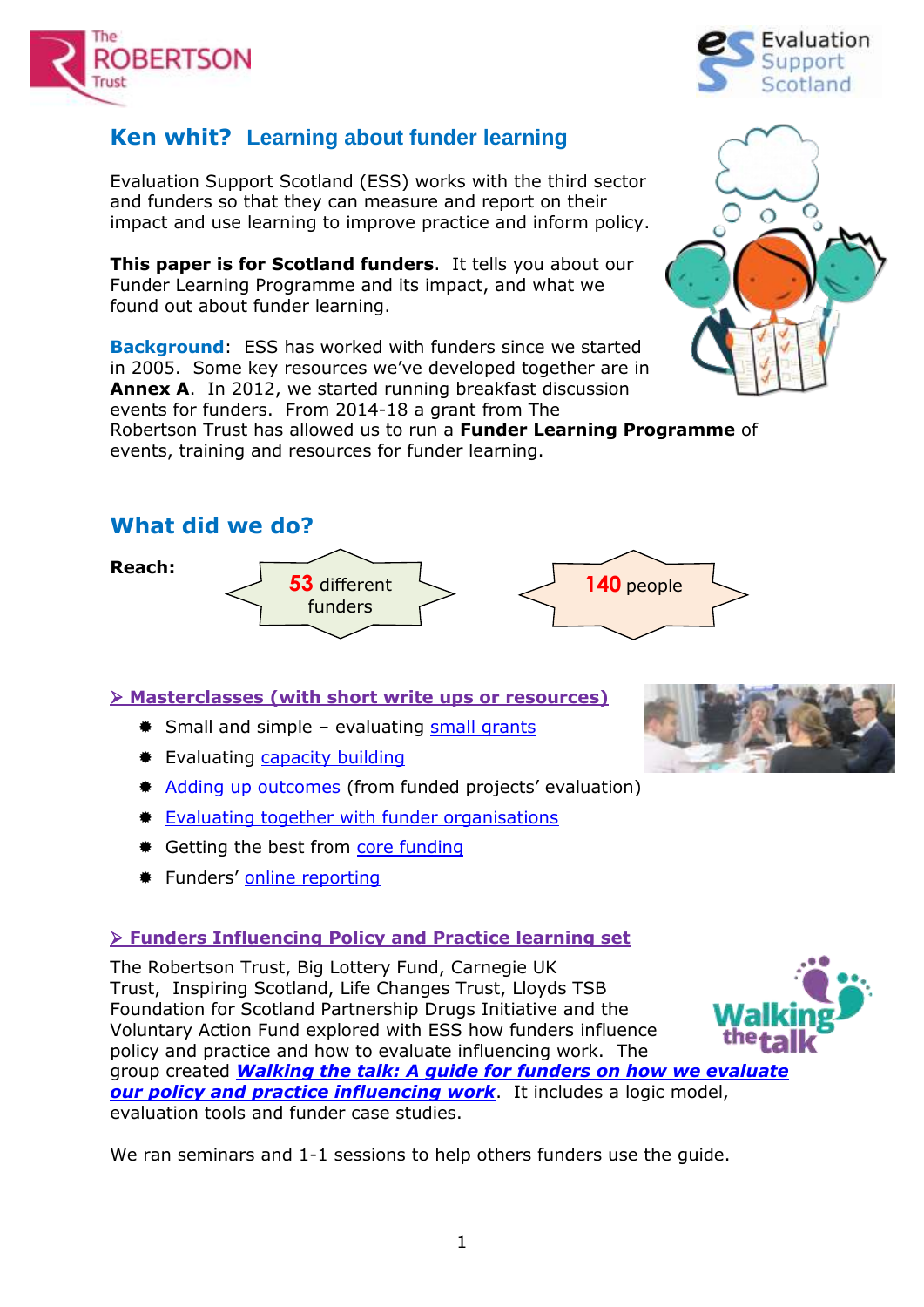



# **Funders and funded in harmony**



Biggest event of its kind for funders, with presentation, discussions and peer support. Event report and blogs [here.](http://www.evaluationsupportscotland.org.uk/how-can-we-help/tailored-support-funders/funderfest2016/)

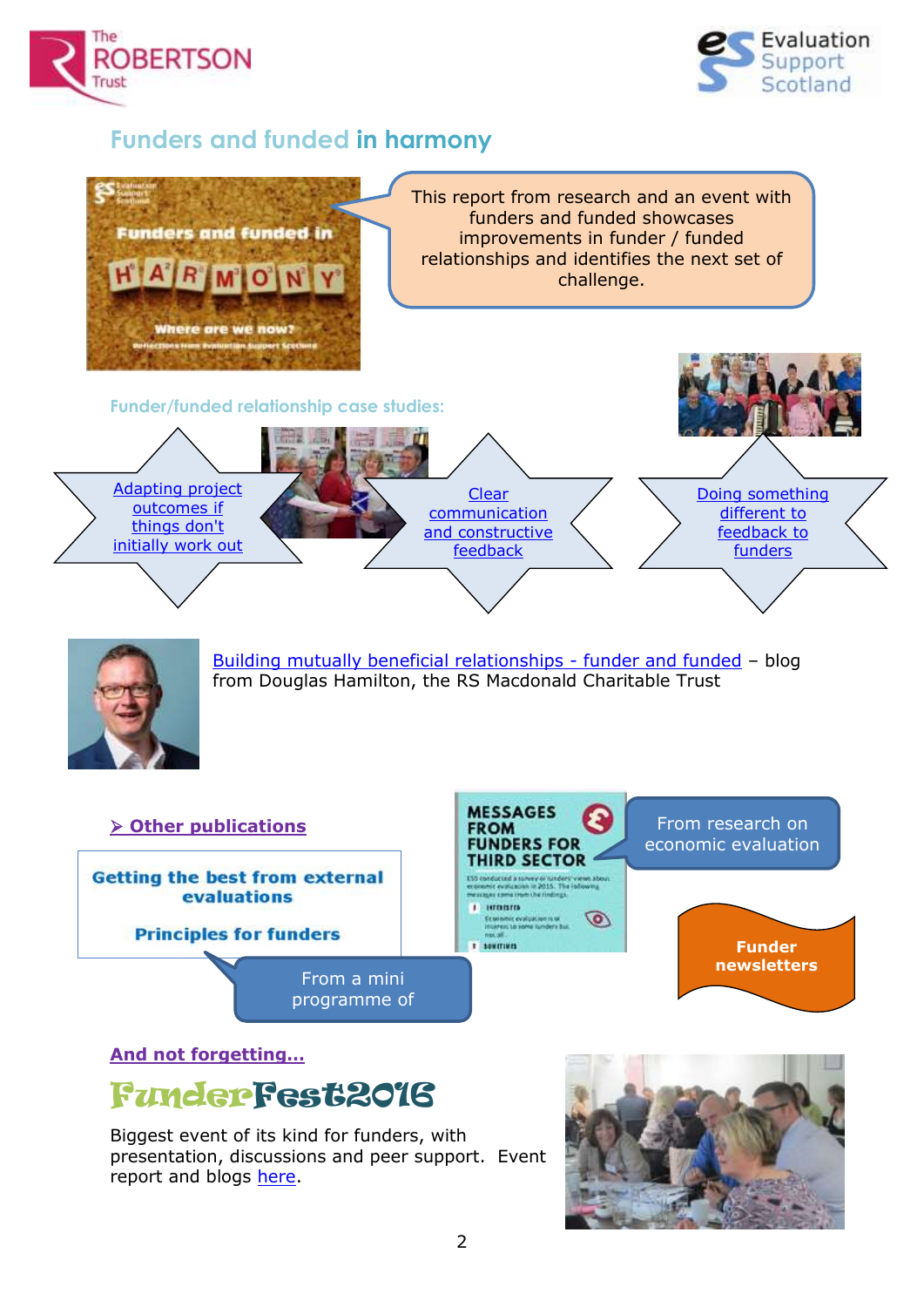



# **What difference did we make?**

### **Headlines**

- $\checkmark$  The most useful benefit for most funders was the **problem solving and learning together**.
- $\checkmark$  Most funders say they learnt something new and did something differently as a result of their participation in Funder Learning.
- $\checkmark$  Funders said ESS facilitated a trusted space for funders to learn from each other and, to a slightly lesser extent, provided new learning directly.

#### **Evidence from our funder survey in summer 2017**

25 funders responded (just under half of all funders who'd attended events).

#### **20** funders learned something new

"Other people's experiences can provide insight or solutions that you haven't thought of or considered in sufficient depth"

"It was a good opportunity to discuss ways of working, challenges and resources available to support practice. The workshops are always very engaging allowing everyone to be involved and bring their experiences/ideas with them."

#### **16** funders are working differently as a result

"The resources available from the workshop and on the website have been extremely useful with my work. I use them regularly and direct colleagues to the website"

#### **8** funders changed a system or process

"We changed our evaluation procurement process; it now has a greater focus on the people doing the evaluation, how they will engage with our grantholders and participants"

**23** funders would recommend ESS events to others. Two were not sure.

Apart from wanting "more time", no funders identified ways the Funder Learning Programme could have been improved: "in some ways we need to take some responsibility for our own learning and putting it into practice – that is the hard bit though"

#### **Other evidence of impact**

We also evaluated each individual event or mini programme. For example

 Our "getting the best from external evaluations" mini programme of workshops and the *Principles for Funders* resource: all the participating funders said they were using the *Principles* resource and that taking part in the mini programme had improved their commissioning practice.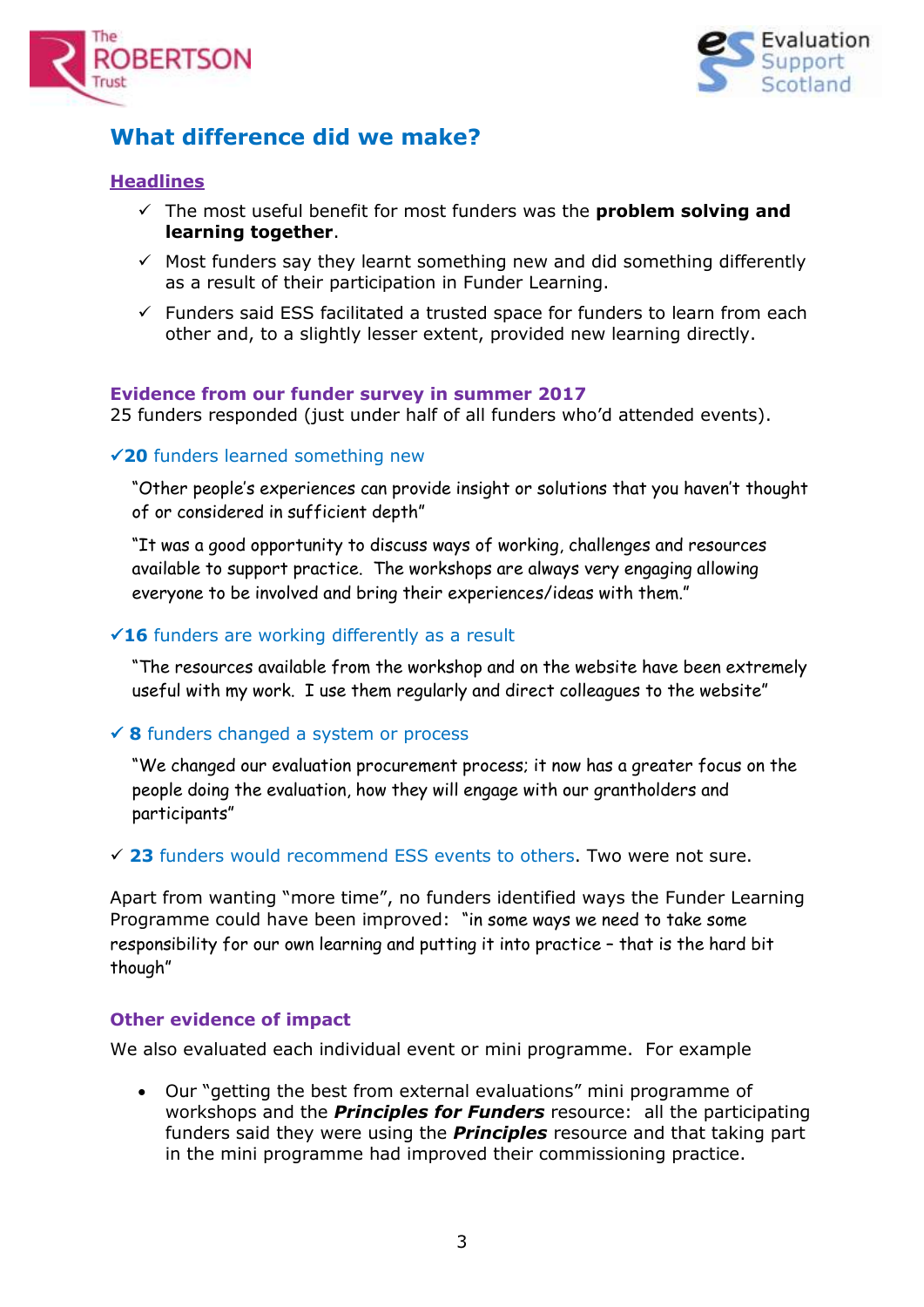



 The online reporting workshop gave funders opportunities for practical problem solving and reassurance: "[I'm taking away] Lots of tips on what is possible on Salesforce and confidence that what we want to do is possible".

**Walking the Talk** learning set gave participating funders a unique opportunity to work together on a common challenge and produce useful learning

"My fellow funders were very open to sharing – their experiences (good and bad), their learning, even resources."

"Great combination of time/space to think/discuss/reflect with a practical focus (so we didn't lose our way)."

**"**The facilitation by ESS has been fantastic – perfect mix of individual and group work. Well-structured and good balance of us doing work and ESS doing work. Created a lovely vibe and felt professional and productive, but also relaxed and enjoyable."

However, the subsequent roll out of Walking the Talk was **not very successful**. ESS could have explained this better but we also discovered that many funders were not ready to evaluate their policy and practice influencing work and we found ourselves supporting them on basic evaluation rather than implementing this resource. Indeed, we found the number of funders who are doing influencing work is small and most are funding charities to take that role.

Overall the Funder Learning programme's **biggest impact** was facilitating productive opportunities for funders to learn with and from each other. A [blog](http://www.evaluationsupportscotland.org.uk/news/2016/Jul/04/blog-power-funders-learning-together/) by Janet Morton from BBC Children in Need about Funderfest sums up many



funders' views about the power of funders learning together. Extract:

"Of course funders already get together in many different permutations, however this was one of the most diverse groups of funders I've been a part of - established and new; small and large; statutory, independent and all shades in between - it was great to have the opportunity to connect, and the space to explore some interesting topics."

# **What did we learn?**

- 1. Above all else, funders want to know that their funding is making a difference.
- 2. Funders strongly value the opportunity to learn together and share practical ideas. We heard regularly and consistently from people in funders (especially from more junior staff) that the Funder Learning Programme provided an opportunity they did not otherwise have outside their own organisation.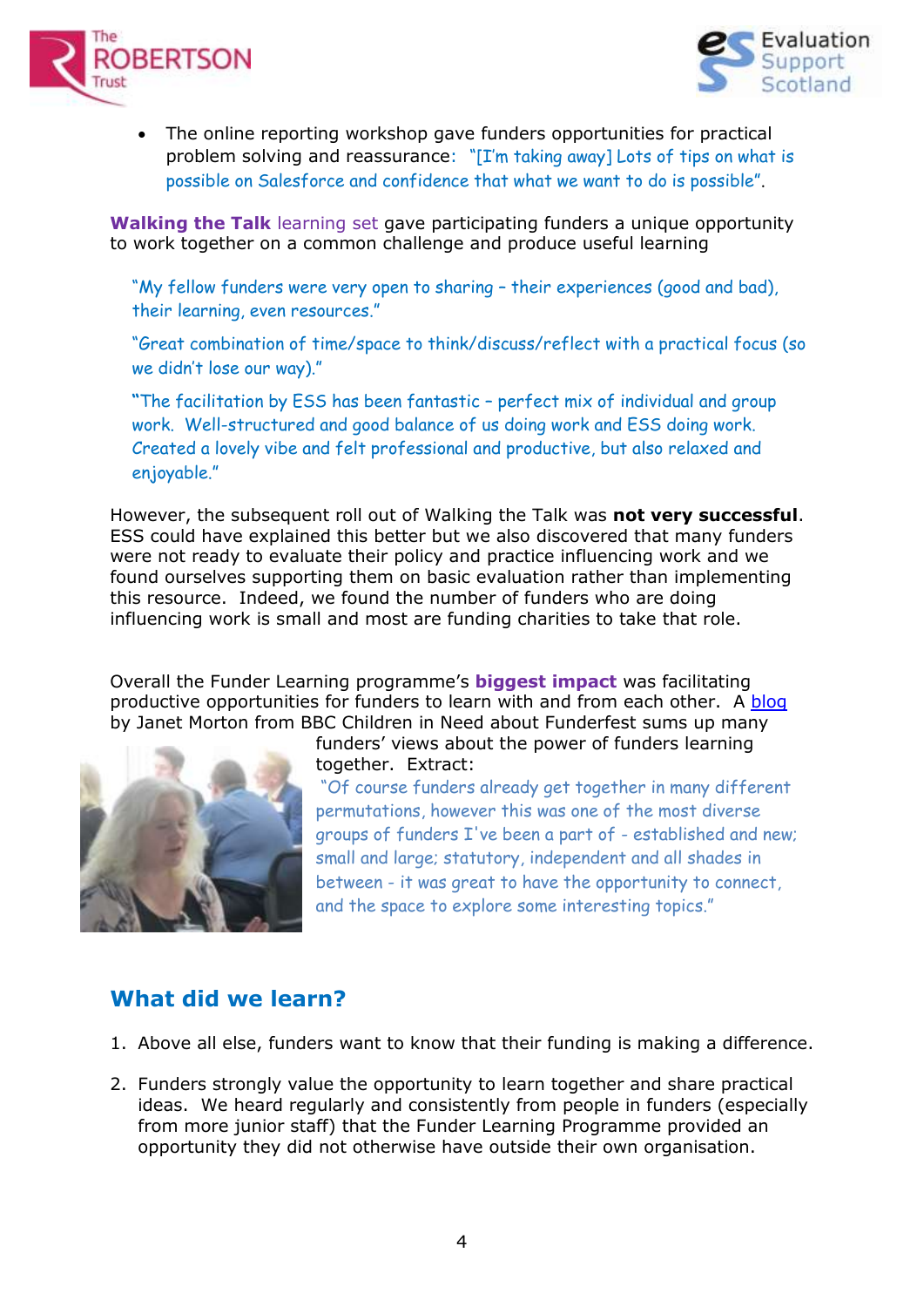



- 3. Funders were positive about all aspects of the Funder Learning Programme but some elements were more useful than others. We learned:
	- **Flexible responsiveness** was key: two of the more successful parts of the programme were the online reporting workshop and the external evaluation mini programme. These both emerged almost accidentally from funder conversations at other events.
	- **Less was more**. In the first two years we tried to run too many masterclasses. The funder community in Scotland is relatively small and people did not have the time for quarterly events.
- 4. Most of our events were for funders only. Twice we brought funders and funded together. Funders were nervous about this (!) but it worked extremely well in terms of sharing perspectives and co-producing products (such as the core funding guide). Our conclusion is that funders should learn on their own when they need a **safe space** to trouble shoot and get peer support. But it is better to learn with funded organisations for **mutual understanding** and to **produce materials** that will affect funded organisations.
- 5. ESS's role in the funder learning programme was often about expert support. However, our larger role was as facilitator. We got positive feedback about our skills in creating productive safe spaces and imaginative events. However, in future funders might think about whether they can sometimes self-facilitate their own learning.
- 6. Funders tell ESS anecdotally that they want evaluation training, particularly people new to the funding sector but funders don't sign up in their droves for ESS's core evaluation workshops (run separately from this programme and charged for). We had to find ways to incorporate practical learning into our events, and to generate tangible resources. It was sometimes difficult for ESS to evaluate the impact of such events on funders' evaluation skills. In future it would be good to explore ways to help people working for funders access (and pay for!) evaluation training if they need it – from ESS or others.
- 7. Another message we heard regularly was that people in funders find it hard to justify the time to focus on evaluation and learning. Ironically, the fact the trust and foundations don't have a funder to report to means there is no external driver making them prioritise evaluation over other important tasks! Having said that, funders are improving their evaluation and learning systems, so there is an element of funders being too hard on themselves.
- 8. The main challenges with the Funder Learning Programme and the reason it has ended in its current format are twofold:
	- The Robertson Trust was probably the biggest beneficiary of the programme but the Trust has in effect been paying for other funders' learning. The Big Lottery Fund and the RS Macdonald Charitable Trust made important contributions (see Annex B) but the programme only happened thanks to the Robertson Trust grant. This is not a sustainable (or fair?) model going forward.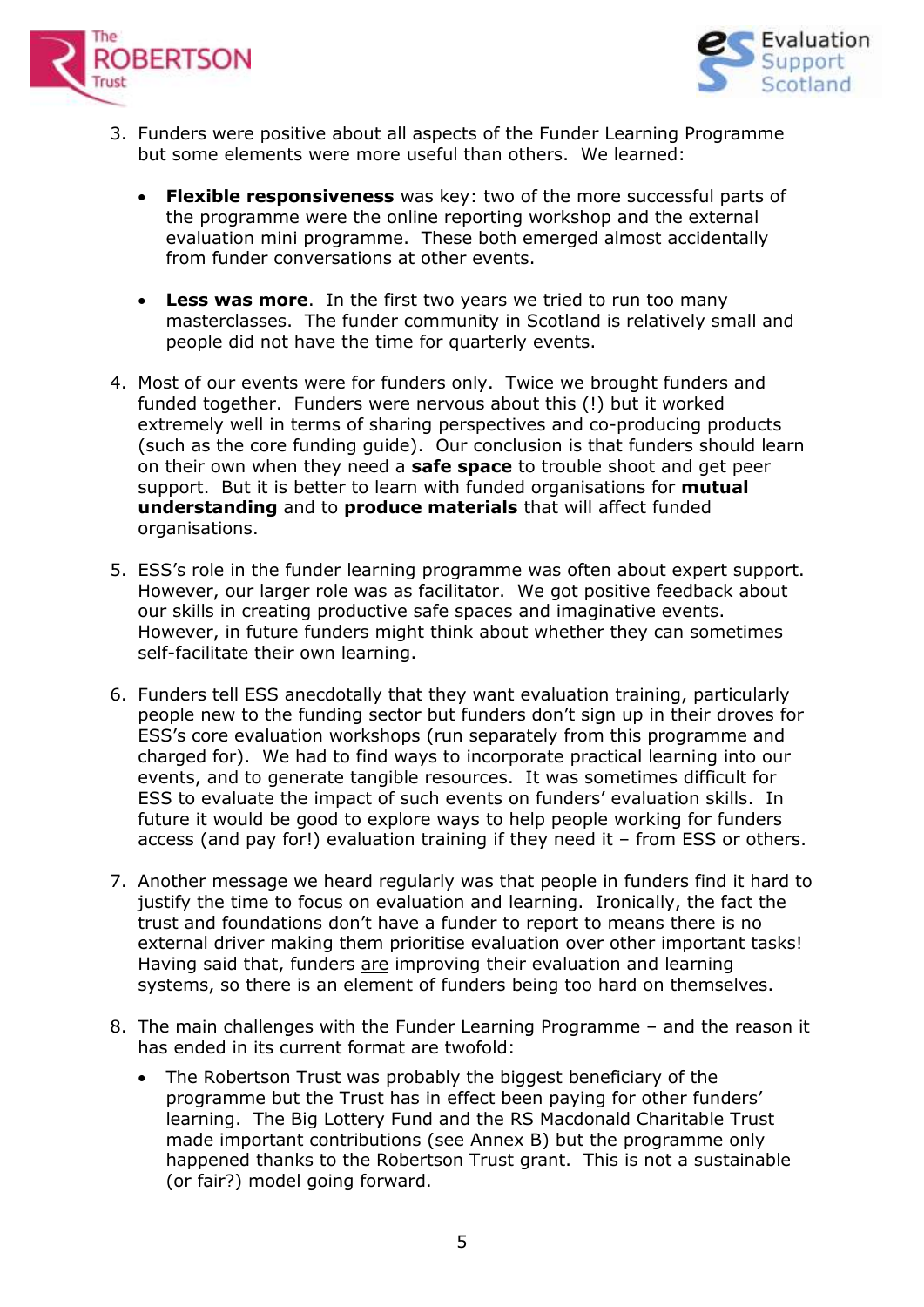



 The programme was not as joined up as it could have been with the Scotland Funders' Forum and Scottish Grantmakers. We kept in touch with these bodies and we don't think there was any confusion. However in future we think either or both of those networks should have a more central role co-ordinating funder learning. They could ask ESS (or others) to support funder learning as and when appropriate, rather than ESS taking the lead.

## **Conclusion**

The Funder Learning Programme has run its course in its current form but for the four years it ran it was successful in helping people in funders improve their practice and build connections. The programme's legacy is in the many resources funders themselves created and in the new relationships developed. Funders that have commissioned ESS to support funded organisations with evaluation ("evaluation support accounts") are meeting together to share learning about evaluations support and funder/funded relationships.

ESS is extremely grateful to The Robertson Trust, and particularly Christine Scullion, Cassy Rutherford, Linda Macdonald, and Karin Earl for their support and advice over the last four years.

#### **[www.evaluationsupportscotland.org.uk](http://www.evaluationsupportscotland.org.uk/)**

| Scottish Charity: SC036529 | Registered Company: SC284843 |
|----------------------------|------------------------------|
|                            |                              |

April 2018